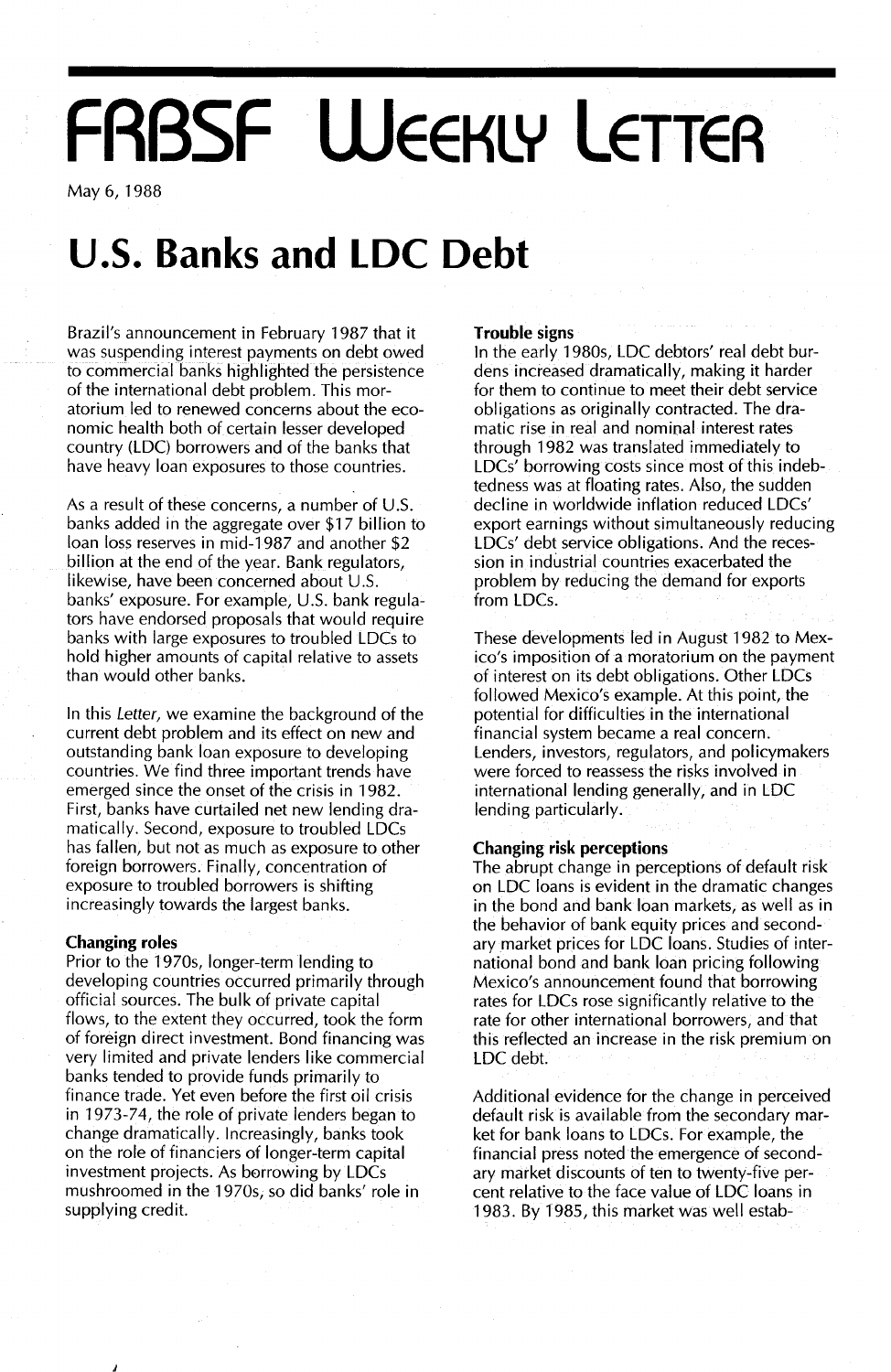## **FABSF**

lished, and today secondary market discounts of fifty percent or more are not uncommon for loans to certain LDCs.

Other studies have found that the stock market's reaction to the debt crisis also reflected a concern for increased default risk. Specifically, these studies concluded that investors tended to discOunt the market values of banks that had large exposures to developing country debt.

#### Fewer loans for riskier borrowers

Given the strong evidence of an increase in perceived default risk following Mexico's actions, one would expect to have seen a sharp decrease in the supply of loans to LDCs. Of course it may be difficult to attribute patterns in LDC lending exclusively to changes in loan *supply* when changes in demand for loans on the part of LDCs also may have occurred. But the decline in gross lending to LDCs from an average of \$39.2 billion per year in the five years prior to the crisis to \$24.1 billion per year after the crisis (according to data reported by the Organization for Economic Cooperation and Development) is at least consistent with the view that lenders became less willing to extend credit after the debt crisis.

Moreover, only a relatively small proportion of the "new" lending to LDCs after the crisis actually represents a net increase in the amount of borrowed funds available to these countries. Instead, most of the new lending involves rollovers of maturing obligations and/or reschedulings. Lenders typically have provided net new funds only to enable the borrower to meet a portion of interest payments coming due on outstanding obligations. Without such continued lending (on both a gross and a net basis), these borrowers would not have been able to meet their interest obligations.

In this sense, then, most bank lending since the onset of the debt crisis has been considered "involuntary." To avoid losses, lenders have rescheduled loans at below market-clearing rates. Moreover, lending syndicates have had to invoke "fair-share" rules to induce their members to continue lending. In situations where only a few lenders have held the bulk of the total exposure to a country, fair share rules largely have been unenforceable. In these cases, it is only a few lenders that have had real incentives to continue lending; lenders with small exposures  $-$  and therefore little to lose  $-$  simply have refused to provide additional funds, even though they also stood to benefit from continued lending and a resolution of the immediate repayments crisis.

#### u.s. bank portfolios

As a result of the decline in the value of LDC loans outstanding, U.S. banks suffered market value capital losses even though they generally did not record these losses on their books, nor increase their loan loss reserves significantly until the spring of 1987.

However, U.s. banks did take other steps to counter the effects of the decline in the market values of their portfolios. For example, they raised additional capital through increased retained earnings, asset sales, and sales of new equity and subordinated debt. They also curtailed asset growth overall and LDC loan growth particularly. Outstanding loans to LDCs (including OPEC and non-OPEC)' fell from a total 'of \$152.6 billion in 1981 to \$133.6 billion at the end of 1986. As a result, LDC loan exposure relative to book capital (for banks with foreign loan exposure) fell from a peak of 243 percent in 1982 to 115 percent in 1986. (See chart.)

#### A closer examination

Despite this encouraging decline in exposure, closer examination of the patterns of exposure among LDCs and other international borrowers, as well as of exposures by size of bank, yields some interesting and possibly disturbing observations. First, exposure to all nations excluding LDCs declined more rapidly than total LDC exposure. For example, U.S. banks' exposure (relative to capital) to the major industrial nations declined 54.5 percent from 1982 to 1986. By contrast, LDC loan exposure declined by only 50.5 percent, by far the smallest decline for any country group.

Second, even within the category of LDC borrowers, the decline in U.S. bank exposure has varied, with more dramatic declines reported for the LDCs that are not experiencing debt problems. For example, exposure to the troubled "Baker Fifteen" (that is, the fifteen principal LDC debtors, including Argentina, Brazil, Mexico, and Venezuela, identified in Treasury Secretary Baker's 1985 plan) declined, but less than the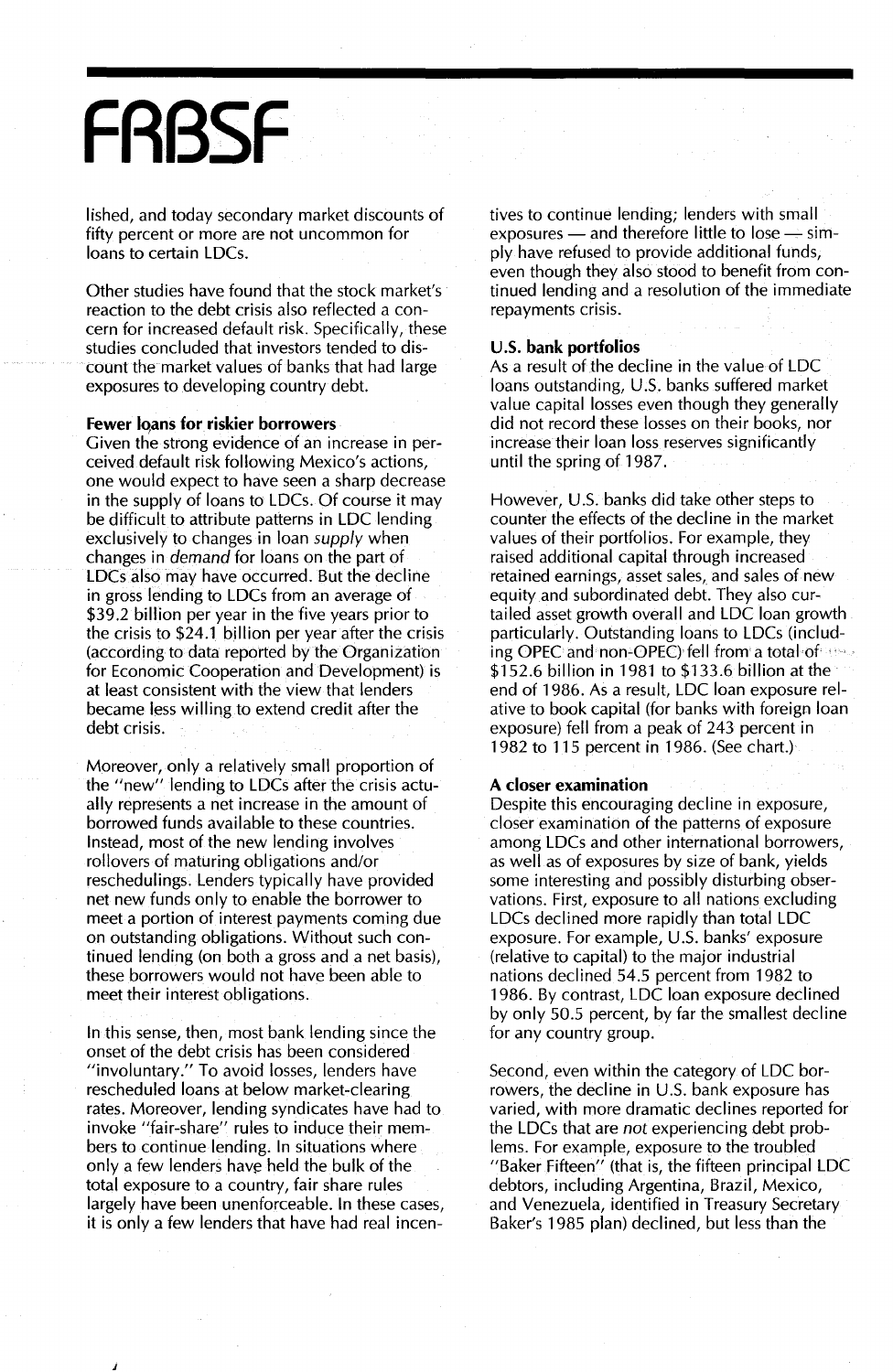

decline in exposure to other, more creditworthy LDC borrowers, some of which, particularly Korea, were repaying their bank debt. As a result, exposure to the Baker Fifteen rose as a percentage of U.s. banks' international loans outstanding from 25.9 to 31.3 between 1981 and 1986. Thus, the decline in total LDC exposure noted above overstates the decline in U.S. banks' exposure to default risk associated with lending to LDCs because it has been concentrated, in claims on countries without debtservicing problems.

A third observation is that exposure by size of bank also has varied, with the nine largest U.s. banks now holding a larger percentage of troubled LDC loans than was the case in 1982. The nine major money center banks now hold 63 percent of total loans outstanding to troubled borrowers, compared to a low of 56 percent in

1982. In contrast, the other two groups of banks - the next 14 largest and all other U.S. banks involved in international lending - both reduced their shares of total  $U.S.$  bank exposure to troubled LDCs.

In terms of absolute changes in exposure, the nine money center banks reduced their troubled LDC loans outstanding by only \$1 billion, while the next 14 largest banks and all other banks reduced theirs by \$4 billion and \$6 billion, respectively, over this period. These latter two groups have sold loans in the secondary markets to a much greater extent than have the largest banks. Also, the non-money center banks have been able to limit their participation in new money packages associated with debt reschedulings, while the money center banks, with their larger exposures, have had stronger incentives to continue lending. Still, because of large increases in book capital, even the largest banks' exposure relative to capital has declined significantly.

#### A role for loan loss reserves

U.S. banks' exposure to international borrowers, especially troubled LDC nations, has fallen in absolute terms, and relative to capital. Yet that decline is not as dramatic as the decline in exposure to more creditworthy borrowers. Since the problems of highly indebted countries are likely to continue into the future, the recent moves many U.S. banks have made to strengthen their loan loss reserves take on greater importance.

> Barbara Bennett Gary C. Zimmerman

Opinions expressed in this newsletter do not necessarily reflect the views of the management of the Federal Reserve Bank of San Francisco, or of the Board of Governors of the Federal Reserve System.

Editorial comments may be addressed to the editor (Barbara Bennett) or to the author.... Free copies of Federal Reserve publications can be obtained from the Public Information Department, Federal Reserve Bank of San Francisco, P.O. Box 7702, San Francisco 94120. Phone (415) 974-2246.